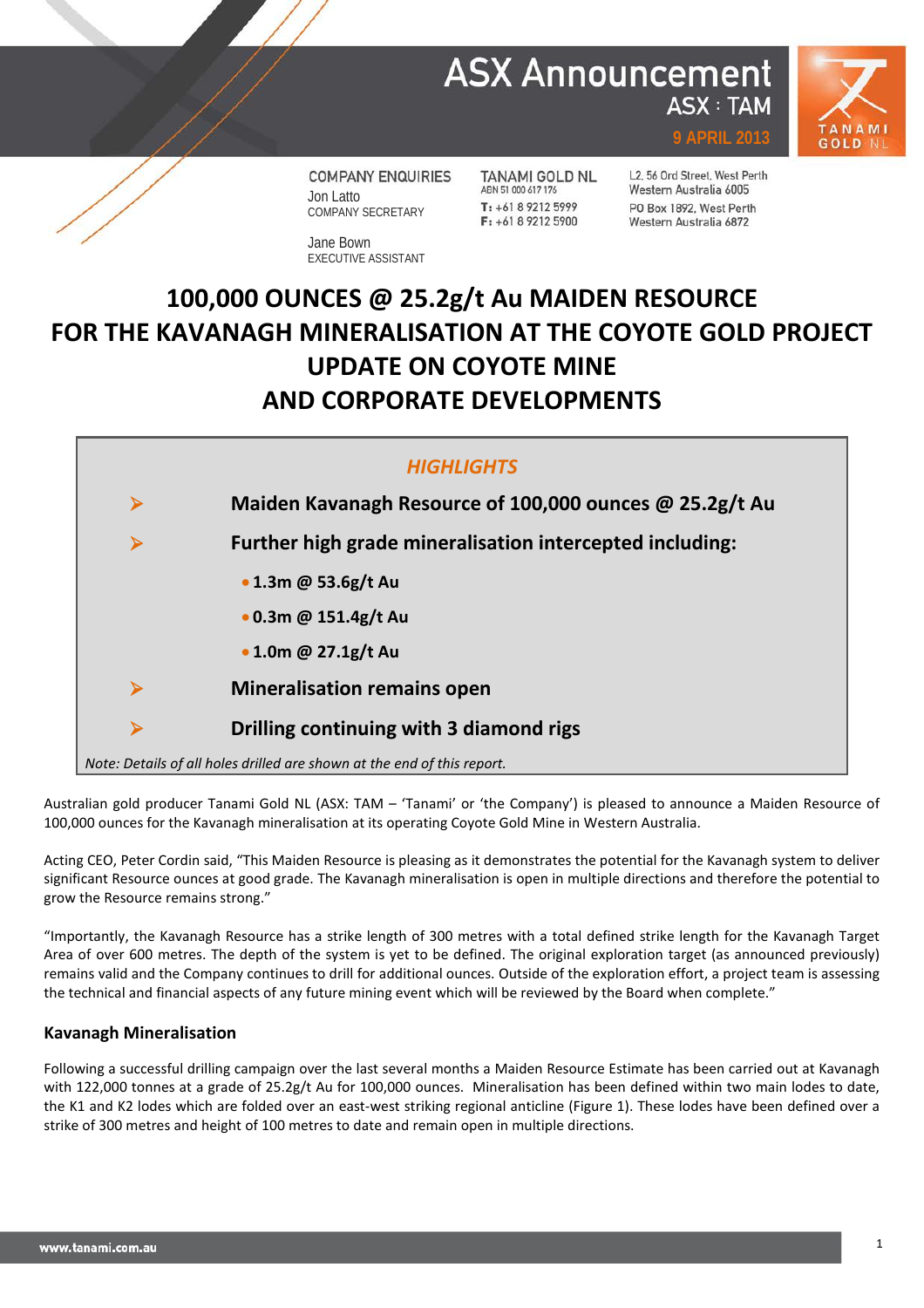## **ASX Announcement**

### 9 April 2013

The mineralisation is characterised as a combination of narrow single high grade vein and wider vein arrays that range from 0.1 metres to 2.5 metres wide (mineralised zones averaging 0.9 metres wide). Over 75% of the Resource is contained within the southern limb of the anticline. This is due to the limited holes drilled into the northern limb to date and is not an indication that the northern limb is less prospective. The lack of drilling on the northern limb is due to its shallow plunge to the north and as such it is not easily targeted from current underground positions.

### **Table 1: Kavanagh Resource Statement**

| <b>Classification</b> |               | Grade         | <b>Ounces</b> |  |
|-----------------------|---------------|---------------|---------------|--|
|                       | <b>Tonnes</b> | $(g/t \, Au)$ |               |  |
| <b>Inferred</b>       | 122.000       | 25.2          | 100,000       |  |

#### **Notes to accompany Table 1**

- 1. Tonnes and ounces of gold are rounded to significant figures and grade is rounded to the nearest 0.1g/t Au. Rounding may affect tallies.
- 2. Resources reported above 3.0g/t Au block model grade.

3. A top-cut of 150 gram per metre was applied during the modelling process.

4. 5. Grade was estimated using Inverse Distance Squared (ID2) technique



Drilling has continued to return significant mineralisation in both the Kavanagh Horizon as well as the Speedy Horizon approximately half way between the current Coyote Mine and Kavanagh (refer Figure 1). This is of particular significance as any potential ounces defined within this horizon will be readily accessible by any access between Coyote and Kavanagh.

The following results have been received:

- CYDD215 with 1.3m @ 53.6g/t Au from 451.3m *Kavanagh K3 Lode - New mineralised lode*
- CYUG645 with 0.3m @ 151.4g/t Au from 233.3m *Kavanagh K2 Lode*
- CYUG1021 with 1.0m @ 27.1g/t Au from 79m S*peedy Lode*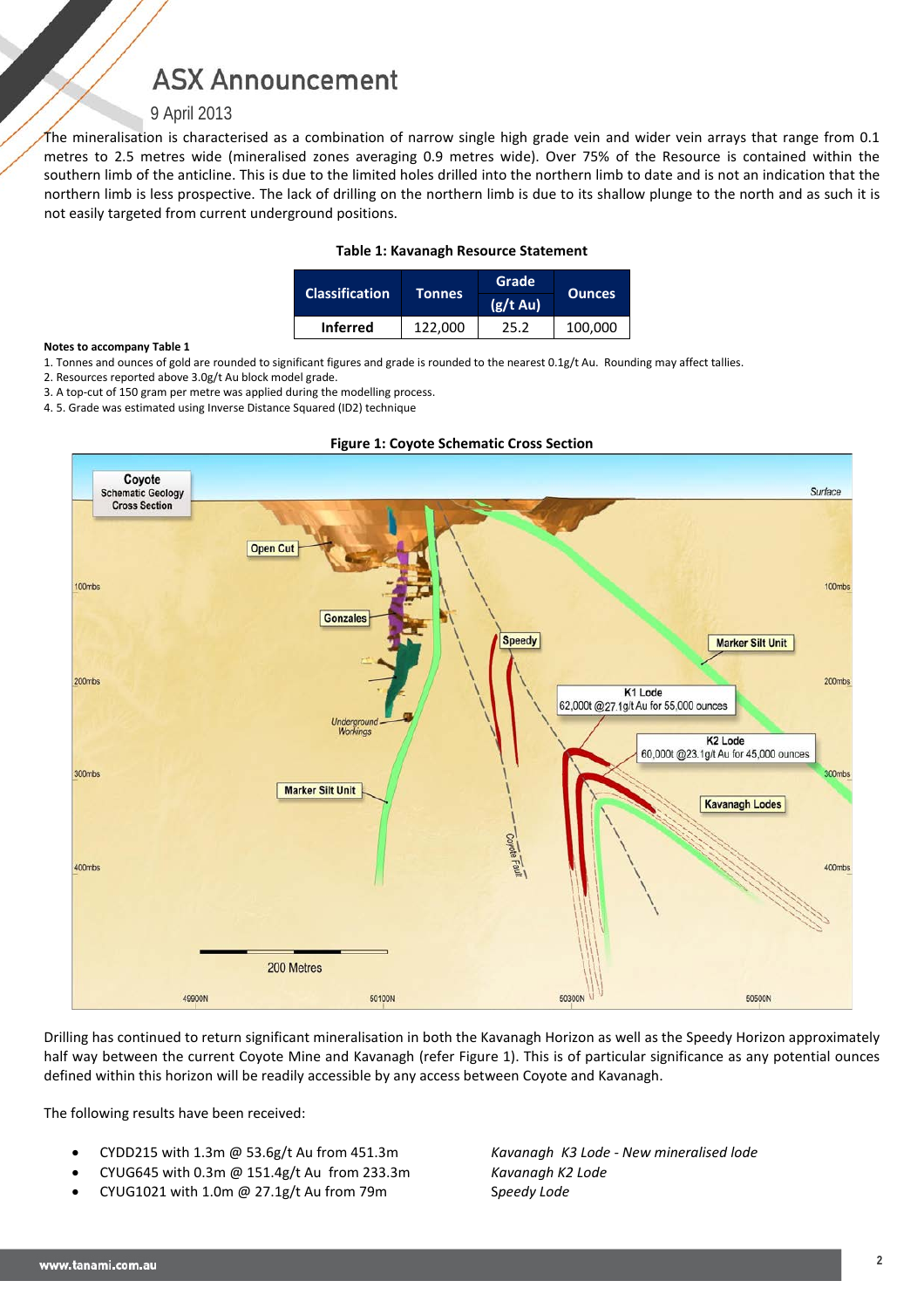## **ASX Announcement**

### 9 April 2013

Kavanagh is situated approximately 150 metres north and east of the main Coyote Gold Mine (See Figure 2) and is interpreted to be a folded repeat of the geological sequence (or similar) that hosts the Coyote Gold Mine.



#### **Figure 2- Kavanagh Location Longsection (looking north)**

Previously announced significant results included in the Resource Estimate:

| CYUG362 | 2.4m @ 216.9g/t Au |
|---------|--------------------|
|         |                    |

- CYUG373 **1.8m @ 124.0g/t Au** *Reported 22 March 2013*
- CYUG646 **0.3m @ 178.0g/t Au** *Reported 22 March 2013*
- CYUG645 **2.5m @ 45.5 g/t Au** including **0.5m @ 184.5g/t Au** *Reported 11 March 2013*
- CYUG359 **0.8m @ 154.9 g/t Au** *Reported 19 February 2013*
- CYDD211B **6.1m @ 87.4g/t Au** including **2.5m @ 175.1g/t Au** *Reported 17 January 2013*
- CYDD211B **0.3m @ 367.6g/t Au** *Reported 17 January 2013*
- CYDD208 **2.0m @ 81.7g/t Au** *Reported 17 January 2013*
- CYDD206 **2.2m @ 22.7g/t Au** *Reported 3 December 2012*

• CYUG362 - **2.4m @ 216.9g/t Au** *Reported 22 March 2013*

### **Coyote – Muttley Lode**

The operations at the Coyote Mine are focussed on the Muttley Lode which is planned to be largely mined out by the end of June 2013. The Board will need to be satisfied that the technical and financial evaluation for the Kavanagh Resource justifies its capital development before any deployment of capital occurs.

### **Corporate**

The Company has entered into initial discussions with other companies regarding the possibility of joint ventures or possible corporate arrangements. Although normal confidentiality agreements have been executed, no firm indications of any possible arrangements have yet emerged and may not eventuate.

**Peter Cordin Acting Chief Executive Officer**